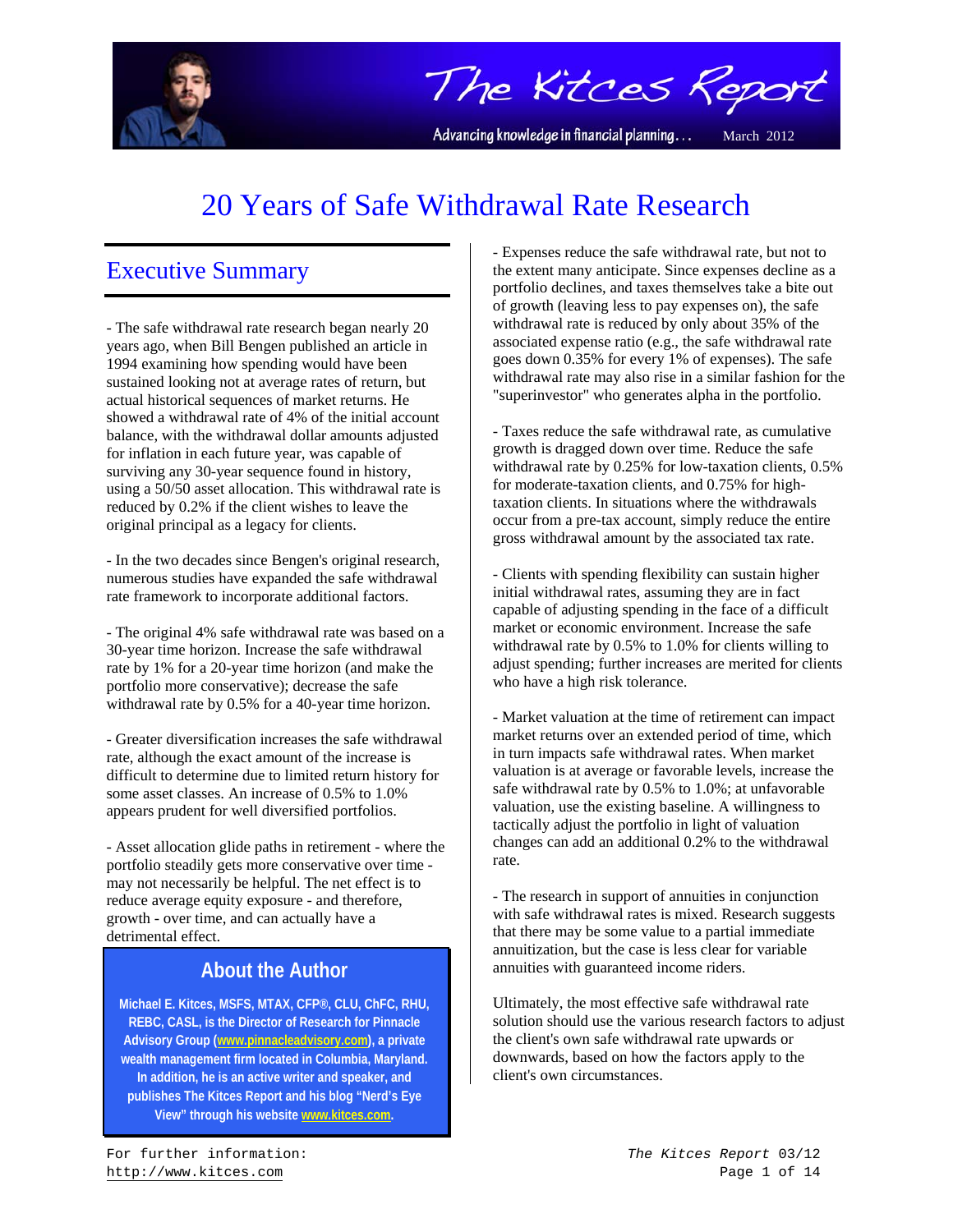#### **Introduction**

It's been almost 20 years since Bill Bengen first published "Determining Withdrawal Rates Using Historical Data" in the October 1994 issue of the Journal of Financial Planning, spurring a new body of research focused on determining what amount is safe and sustainable to withdraw from a portfolio over an extended period of time.

In the two decades that have followed since Bengen's seminal article, this line of retirement income research has added many new layers, introducing both refinements and complexity to the original safe withdrawal rate framework. The end result gives a more complete picture of what is and is not sustainable spending, but in the process has also led to significant confusion, misapplication, and a great deal of criticism.

In this month's newsletter, we look back and review the past 20 years of safe withdrawal rate literature, in an effort to better understand the major revelations and research innovations, and arrive at some conclusions about what this entire body of research can tell us today about what is and isn't a safe, sustainable portfolio withdrawal.

# It All Started With Bengen

The safe withdrawal rate research started with Bill Bengen's "Determining Withdrawal Rates Using Historical Data" in the October 1994 issue of the Journal of Financial Planning. However, as Bengen wrote, he actually viewed his research as an extension of an article from the Journal of Financial Planning earlier that year, entitled "Investing for Retirement: Using the Past to Model the Future" by Larry Bierwirth. The basic principle was relatively straightforward: instead of using historical *averages* to evaluate a client's retirement plan, projections should instead be based on *actual* results that had occurred at some prior point in history. In other words, a client's plan could be tested by looking not just at what

happens on average, but what happens if the client retired in a particular year, such as 1926 or 1967.

While Bierwirth's intention was to use the historical scenarios approach to

evaluate a client's particular plan (as opposed to just using long-term historical averages), Bengen had a different goal: to determine what kind of "portfolio longevity" was associated with various withdrawal amounts relative to the starting portfolio. The ultimate goal was to figure out what amounts can be safely withdrawn for a particular time horizon under any historical scenario, so planners can give clients prospective spending advice based on their own individual (retirement) time horizons.

Accordingly, Bengen drew on the available returns published in the Ibbotson Associates' *Stocks, Bonds, Bills and Inflation: 1992 Yearbook* to determine safe spending. Initially, he evaluated what spending level would be safe over 50 years, finding that an initial withdrawal rate as high as 3.5% (subsequently adjusted each year for inflation) allowed a 50/50 portfolio to go the entire time period without running out of money. If the withdrawal rate was increased to 4%, some of the 50-year time horizons fell short, running out of money in as few as 33 years. However, as Bengen noted, most retirees have a time horizon up to about 25-30 years; as a result, he recommended a 4% initial withdrawal rate as a starting recommendation for clients. If clients wished to withdraw more, Bengen cautioned that the client may need to prune back the lifestyle in the future if a major event occurred.

Bengen also evaluated varying asset allocations, noting - to his surprise - that portfolio longevity was actually *worse* with higher equity exposures than with a 50/50 portfolio. When looking at the bad scenarios - how quickly did the money run out in the worst historical sequences - balanced portfolios actually did a better job of generating the returns necessary for the portfolio to survive inflation, without so much equity exposure that bear markets became catastrophic. However, increasing to 75% in equities gave up very little in bad scenarios, while significant improving portfolio longevity in many other scenarios. As a result, Bengen counseled that an optimal asset allocation would be as close to 75% in equities as possible, but no less than 50%, based on the client's "comfort zone" (i.e., risk tolerance) - in sharp contrast to the commonality, especially in the 1990s, to shift clients to significantly more conservative bondcentric portfolios as retirement approached.

**The Kitces Report © 2008-2012 www.kitces.com Written and edited by Michael E. Kitces** 

**No part of this publication may be reproduced, stored in a retrieval system, or transmitted in any form by any means without prior written permission.** 

In the years that followed, Bengen's results were replicated by other researchers who arrived at similar findings. Cooley, Hubbard, and Walz, of Trinity University, arrived at nearly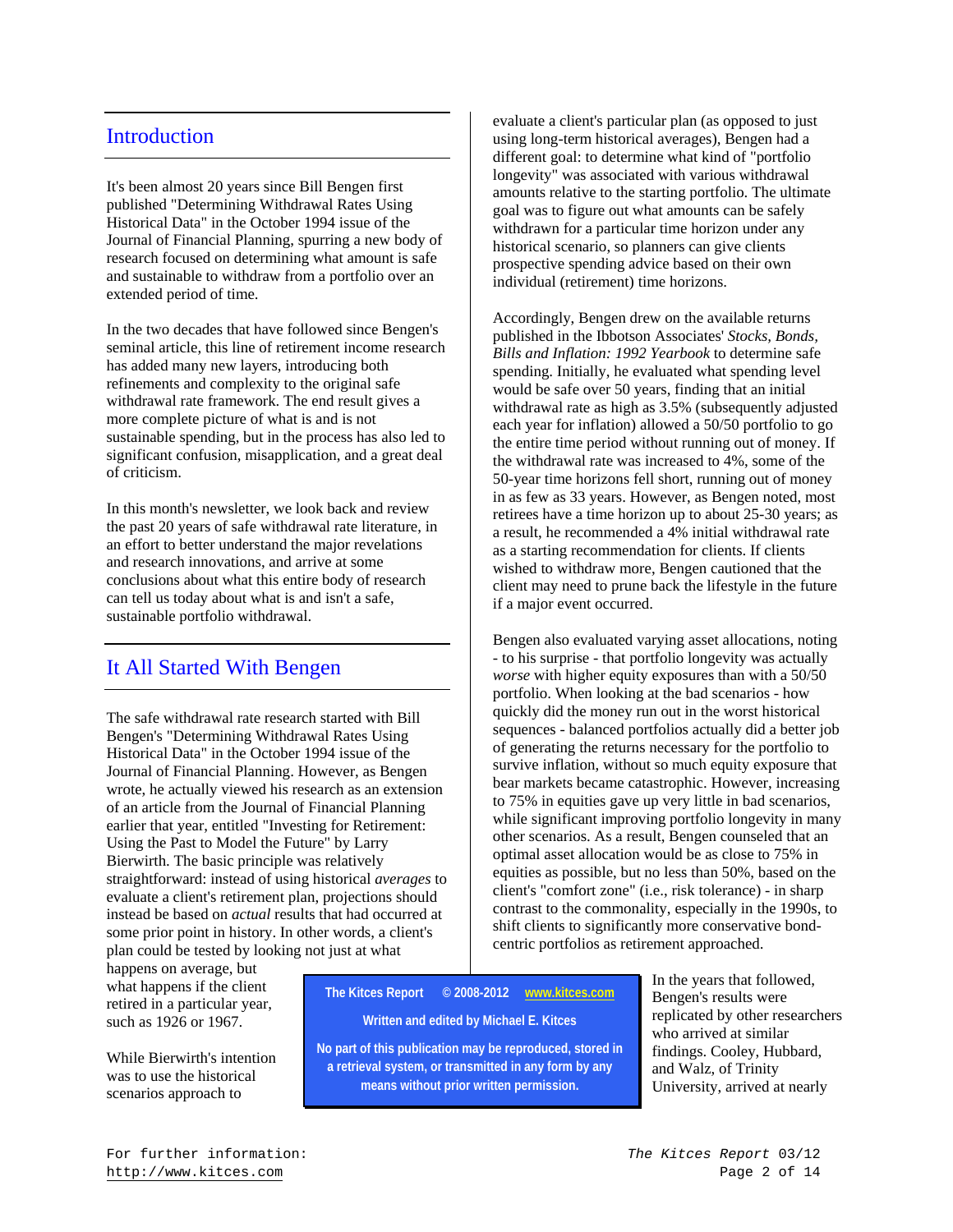identical conclusions in their paper in 1998 (sometimes known as "the Trinity study" after the professors' university), although their work (which evaluated probabilities of success at various spending rates) also highlighted the fact that while 4% was generally a safe withdrawal rate, on average it also left a significant terminal value. Their research also supported the notion that equity exposure for retirement portfolios should be at least 50% in equities for longer retirement time horizons. The results were similarly replicated on a Monte Carlo basis in Pye (2000). Similarly, Ameriks, Veres, and Warshawsky (2001) found a 4.5% withdrawal rate was sustainable with a relatively low (less than 10%) rate of failure, as long as a moderately high equity exposure was used.

In the decade or so that followed, numerous additional researchers have all substantiated safe withdrawal rates in the neighborhood of 4% to 4.5%, which remains the 'baseline' in place today. Variations in the range are primarily attributable to the exact US historical dataset used, the timing of withdrawals, and whether "success" is determined at the 95%, 99%, or (in the case of historical analysis) 100% confidence levels.

However, one of the major criticisms of the safe withdrawal rate research is that it is generally predicated on the history of the US economy and markets. Whether done via historical simulations, or using Monte Carlo analysis, the results are still ultimately based on capital market assumptions derived from the economic and market experience of the US in the 20th century.

How much of an impact could a different future have? Blanchett and Blanchett (2008) showed that, because of the long-term nature of retirement time horizons, a 1% change in long-term returns can have a material impact on safe withdrawal rates, although a 1% change in the standard deviation of returns has far less of an impact. Accordingly, the driving force in a withdrawal rate of the future that might be different than the past would be a material change in US market or economic growth rates. Notably, though, periods of below-average returns are already accounted for in the existing safe withdrawal rate literature, and even emphasized in the valuation research (discussed later); what is required under the Blanchett research is not merely a moderate time period of reduced returns, but a fundamental shift in capital market return assumptions for an extremely extended (e.g., multidecade) time period.

Pfau (2010) explored the impact of different potential return distributions by analyzing the safe withdrawal rates across 17 developed market countries for the past century. The results revealed that the historical equity returns for the US have in fact been "above average" relative to equity returns across all the developed countries, and that in fact a 4% safe withdrawal rate would have only worked in 4 of the 17 countries (including the US). Numerous countries with lower historical equity returns had safe withdrawal rates between 3% and 4%. And notably, a few countries experienced far more catastrophic results; the historical safe withdrawal rates for Germany and Japan were only 1.14% and 0.47%, respectively, associated with those who retired in the years shortly before those countries lost World Wars I and II.

On the other hand, it's notably that most countries in the sample had worst case scenarios below a 4% withdrawal rate tied directly to retirees during the first two World Wars, especially countries that were either directly ravaged by the war on their soil (e.g., France in World War II with a 1.25% safe withdrawal rate), or that lost a war (Italy, Germany, and Japan, with safe withdrawal rates of 0.47% to 1.56%). Outside of countries directly impacted by one of the two World Wars, the only country with a safe withdrawal rate below 3.6% was Spain, and in fact the average of the safe withdrawal rates amongst countries not directly damaged by World Wars was approximately 4%. Individual country variations appear to be driven by just how severe their worst stock market declines were, although notable not all countries' worst case scenarios are tied directly to early market crashes; sustained economic impairment or severe inflation sometimes play a role as well.

Overall, it appears that in the case of countries that do not experience significant wars on their soil, and experience merely "normal" economic cycles that do not fundamentally break their growth engine, a safe withdrawal rate in the range of 3.6% to 4.4% is consistent with the international historical data. However, in the event of a significant war, or a sustained breakdown in a country's economy beyond "normal" recessions or a moderate depression, all bets are off.

**Safe Withdrawal Rate Baseline**: 4% - 4.5% with a 'balanced' asset allocation (e.g., equity exposure of 40% to 70%). Consider a 3.6% base withdrawal rate with an expectation of sustained lower economic growth. Further adjustments merited only in light of expectations of a materially damaged economy due to war or other severe external shocks.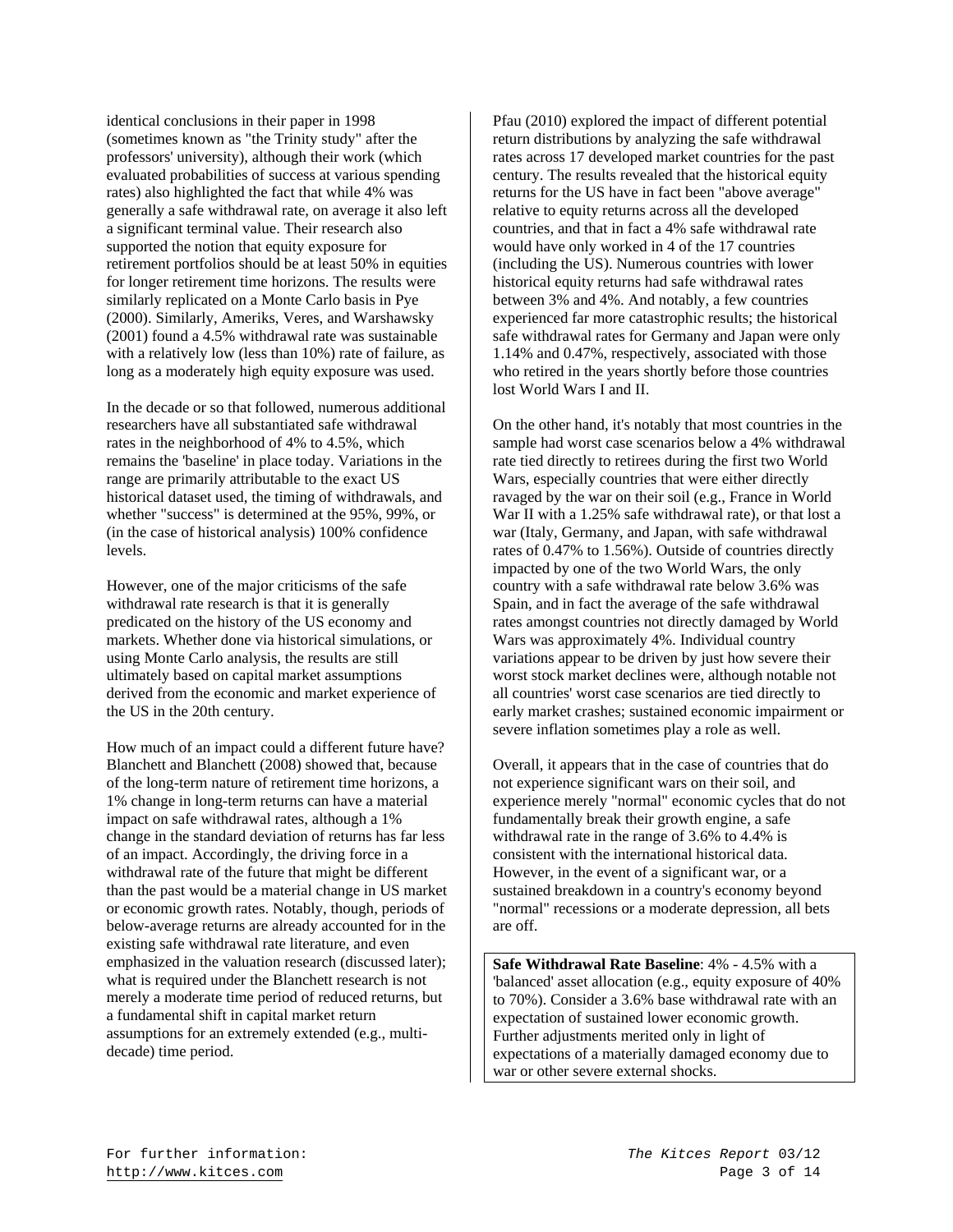## Asset Allocation Glide Paths

In the initial years that followed Bengen's original work, he received many questions regarding various assumptions from his research, especially with respect to asset allocation. The questions came from both other advisors, and clients with whom he was implementing his research. As a result, two years later Bengen published "Asset Allocation for a Lifetime" in the Journal of Financial Planning.

In this research, Bengen (1996) explored the impact of decreasing equity exposure over time, in an approach that later came to be called "glide paths" with the advent of target date funds. The basic principle was relatively straightforward - what happens if the client incrementally reduces equity exposure each year after retirement, ranging from a 0.5% reduction per year, up to a 3% reduction per year.

The results revealed that while lower equity exposures did reduce the risk of a severe portfolio downturn in later years, a downward glide to equity exposures actually *reduced* sustainable retirement income, as the steady replacement of a higher return asset with a lower return one ultimately eroded income sustainability over multi-decade time horizons. However, the adverse impact to retirement income was miniscule for reductions as high as 1.5%/year (whereas a reduction of 3% per year cut sustainable retirement income by a whopping 21%!), and Bengen actually concluded that a 1% per year reduction was a reasonable trade-off, dampening down volatility over time for a relatively negligible decline in sustainable retirement income. Thus, for clients who started retirement with an equity exposure of 63% (mid-way between Bengen's recommended 50% to 75% equity exposures), this led to a "rule of 128" where the client's optimal equity exposure would be 128 minus the client's age (leading to 63% equity exposure at age 65). More conservative clients might use a rule of 115 (leading to a 50% equity exposure at age 65). Notably, in later research that showed greater withdrawal volatility when measured on a quarterly (instead of annual) basis, Bengen (1997) cautioned against rules substantively higher than 130 (or more generally, equity exposures above 65%), due to the impact of the crash of 1929 for fourth quarter 1929 retirees.

Blanchett (2007) further extended Bengen's research on optimal glide paths, testing both conservative and aggressive starting points and with varying speeds of reducing equity exposure over time. Similar to Bengen, Blanchett found very limited benefit to glide paths that reduce equity exposure over time,

acknowledging that in fact, "despite their simplicity, constant (static allocation) distribution glide paths proved to be remarkably efficient distribution strategies." More generally, Blanchett's research supported a 60/40 portfolio as a good anchor for a static allocation. Notably, though, because the dispersion of results increases over time, Blanchett also found that longer time periods are more sensitive to asset allocation and glide path assumptions than shorter time periods, and that when success is measured relative to variability, clients may prefer to be more conservative.

**Asset Allocation Glide Paths**: Consider very modest equity exposure reductions over time; limited apparent benefit in terms of allowing for a higher initial withdrawal rate.

#### Impact of Expenses

Pye (2001) was one of the first to examine the impact of investment expenses on safe withdrawal rates. Pye studied the impact of expenses by measuring how the safe withdrawal rate changed if the expected return for investments was reduced for an implicit expense ratio.

For instance, if the balanced portfolio's long-term return was 8%, then recalculating the safe withdrawal rate with an expected return of 7% and the same standard deviation would approximate the impact of 1% in investment expenses. Pye generally found that a 1% expense ratio translates into a safe withdrawal rate decline of 0.5%; thus, for instance, the 4% safe withdrawal rate based on index returns might be reduced to a 3.5% withdrawal rate after a 1% investment advisor fee. These results were supported by Kitces (2010), who similarly found that for balanced portfolios, each 100 basis point increase in investment expenses translated approximately 45% of that cost into a reduction in the safe withdrawal rate (e.g., a 1% expense ratio translated into a 0.45% reduction in the safe withdrawal rate; a 1.3% expense ratio would reduce the safe withdrawal rate by  $1.3\% \times 45\% = 0.59\%$ ).

Notably, the impact of investment expenses is not merely a direct reduction in the safe withdrawal rate for instance, a 4% safe withdrawal rate minus a 1% fee is a 3% safe withdrawal rate. The reasons for this are two-fold. First of all, even a safe withdrawal rate of 4% is predicated on a *return* that is higher than 4%; because the withdrawal rate is assumed to adjust for inflation over time, and ultimately spend down principal, changes in returns do not necessarily translate 1:1 as reductions in the safe withdrawal rate. Secondarily, and perhaps more importantly, is the fact that the percentage-of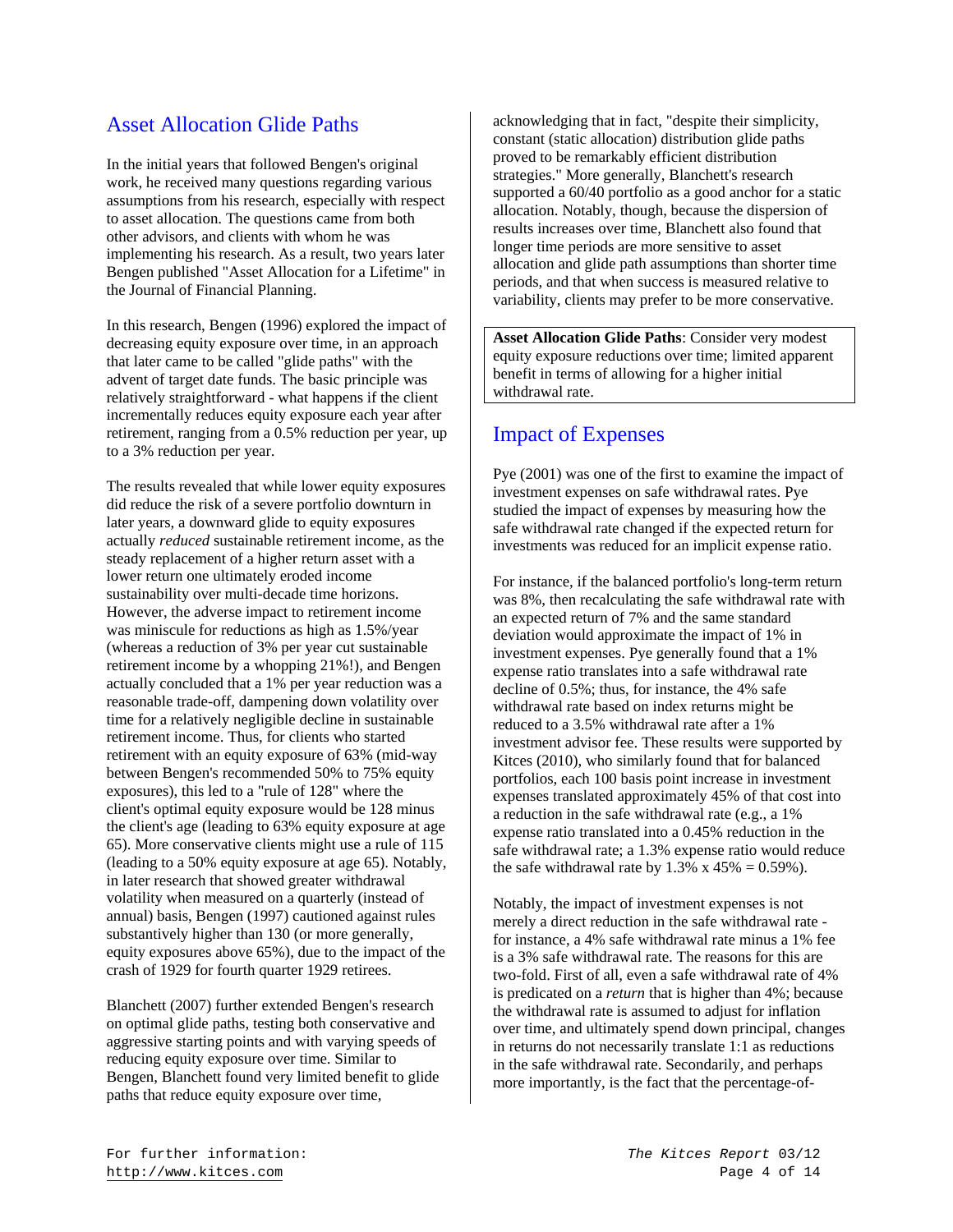assets-based fee itself recalculates and naturally adjusts downwards as a portfolio is spent. Thus, for example, while in year 1 a 4% withdrawal rate on a \$1,000,000 portfolio is \$40,000 and also has a \$10,000 fee at 1%, in year 30 the inflation-adjusted withdrawal would be just under \$100,000 and if the portfolio was being liquidated down to nothing and only had a remaining balance of about \$100,000 for the last year's withdrawal, the investment fee would be only \$1,000. Accordingly, while fees may have been equal to 25% of withdrawals in year 1, the fees are only 1% of the withdrawals in year 30 in a spenddown scenario (obviously, if the portfolio was going up, fees would be higher, but the portfolio would not be endangered, either). This naturally self-mitigating effect - where investment fees are higher in favorable environments but lower in spend-down scenarios dampens the impact of investment expenses on safe withdrawal rates.

It is also important to note that Kitces (2010) showed an interaction effect between taxes and investment costs. Because investment costs reduce growth that will be subject to taxes, and/or taxes reduced the amount of growth that will be subject to future investment costs, the net result is that with even a moderate amount of taxation, the impact of investment costs translates not as a 45% relative reduction in safe withdrawal rates, but instead something closer to 35% (e.g., a 0.35% reduction in safe withdrawal rate per 1% of investment expenses).

Notably, this framework also offers a glimpse at how an investor who generates alpha might enhance safe withdrawal rates (although in practice many investors prefer to simply take alpha when earned, but not necessarily plan for it in advance). Just as a 1% expense ratio reduces the safe withdrawal rate by approximately 35 basis points, so too would 1% *excess* returns likely increase the safe withdrawal rate. Bengen (2006) framed this as the impact of the "superinvestor" who generates portfolio alpha.

**Impact of Expenses**: Reduce safe withdrawal rate by 35% of the associated expense ratio and investment advisory fees. Increase the safe withdrawal rate by 35% of any expected portfolio alpha.

#### Impact of Taxation

In his original work, Bengen was agnostic about taxes. However, his 1996 research began to explore the impact of taxation on the safe withdrawal rate from a taxable portfolio. Although the process is somewhat

assumption intensive, Bengen concluded that at an average tax rate of 20%, the withdrawal rate was reduced about 0.3%, from 4.1% to 3.8%; an increase to a 35% tax rate further reduces the safe withdrawal rate down to 3.6%, a decline of approximately 0.5% from the tax-agnostic baseline. This may be a surprise to some, who would have expected that at a 20% tax rate, the safe withdrawal rate of 4.1% would be reduced by a full 20% (down to 3.3%, instead of only 3.8%). The difference is that in the end, not all growth and gains are taxable annually; furthermore, the spending of an aftertax account for retirement includes the liquidation of both taxable growth, and non-taxable principal; as a result, only a portion of the total amounts spent are actually taxable at all. In addition, the impact of taxation is mitigated by the fact that in general, tax liabilities are diminished in down years (as there are losses, not gains) and increased in up years (when the portfolio has generated gains); as a result, there is a natural selfdampening effect, as tax costs decline in declining markets (reducing the need for withdrawals while accounts are down) and increase in rising markets (when there is growth available to pay the tax liability).

Kitces (2010) found a slightly higher impact to taxation for safe withdrawal rates from taxable accounts. Using a more aggressive turnover assumption than Bengen (and also a higher dividend yield assumption that is taxed annually) but assuming no embedded gains at the start, Kitces found an average tax rate of 20% (on ordinary income and long-term capital gains/qualified dividends) reduced the safe withdrawal rate by as much as 0.66% for a moderate growth (60/40) portfolio, with a lesser tax impact for both more conservative and more aggressive portfolios. Clients facing higher tax rates in taxable accounts could have their safe withdrawal rate reduced by as much as 0.93%. Similarly, Pye (2001) found that the safe withdrawal rate was reduced by approximately 0.8% (from 4% down to 3.2%) with a 30% ordinary income tax rate, 20% capital gains tax rate, and a moderate level of turnover and dividend yield. Notably, all of these studies implicitly assume that the taxes are paid directly from the portfolio itself; thus, payments for taxes occur separately from and in addition to any withdrawals for spending itself.

On the other hand, for accounts that are pre-tax in nature - e.g., IRAs or 401(k) plans - the impact is both simpler, and more severe. For withdrawals that are entirely pre-tax, an effective tax rate of 20% really would outright cut the *spendable* portion of the safe withdrawal rate from 4.1% down to only 3.3%; a 35% tax rate would reduce it to 2.7%. These greatly diminished withdrawal rates are due to the fact that IRAs are not only taxed entirely as ordinary income, but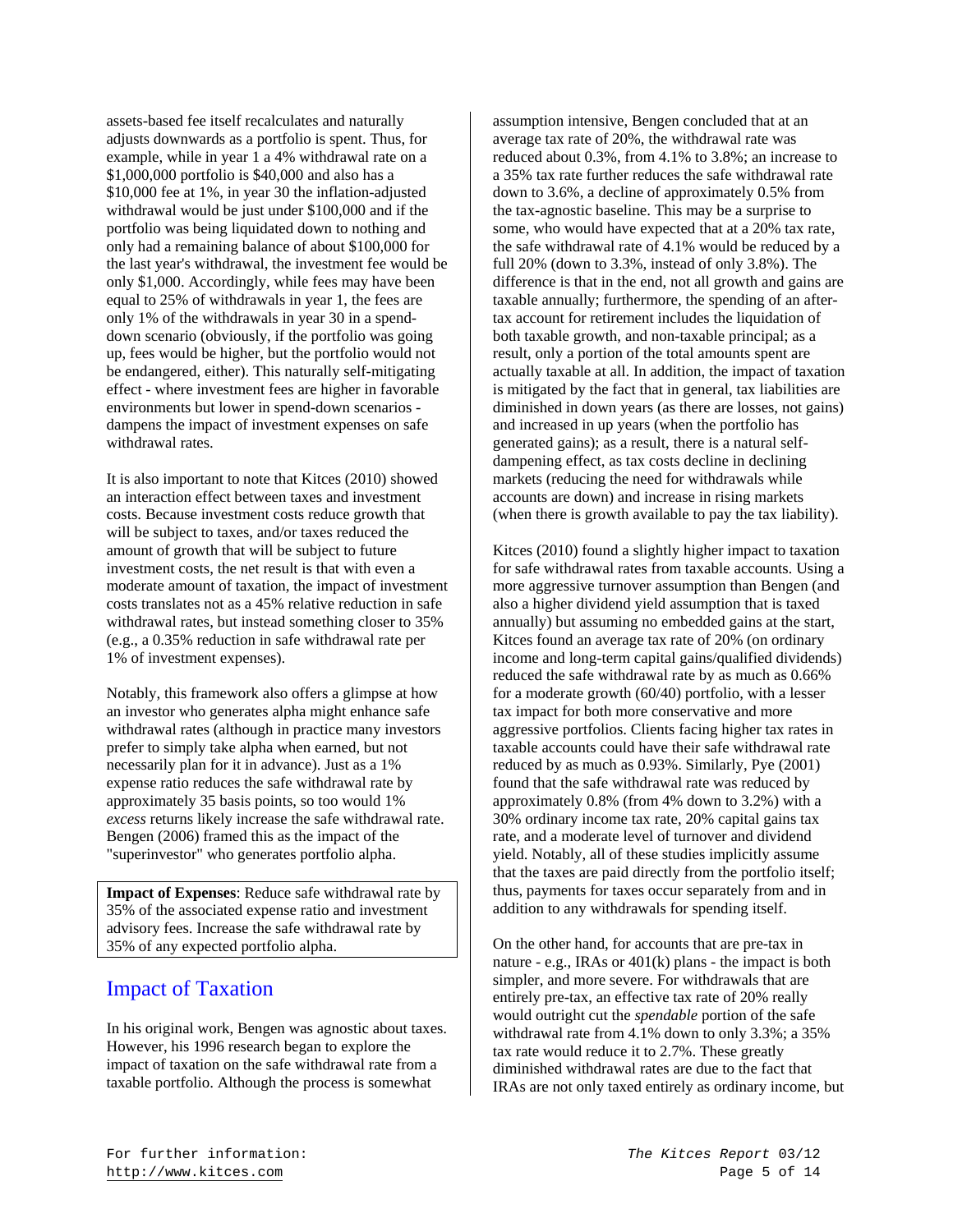that the *entire* account is taxable; there is (typically) no material after-tax principle to liquidate as there is for an after-tax investment account.

Notably, Bengen also found that for retirements driven by taxable accounts, the optimal equity exposure was approximately 5% higher than otherwise. This appears not to be a consequence of the preferential tax rates for equities, but instead because the drag of taxation on returns necessitates a greater exposure to equities as the higher returning asset - to make up for the tax drag. On the other hand, with higher turnover assumptions, Kitces (2010) actually found the opposite effect; because the drag of taxation was relatively higher on more equity-centric portfolios, the optimal asset allocation actually shifted to become more conservative (40% in equities instead of 60%) when accounting for the impact of taxation. This suggests that unless portfolio turnover is extremely low, the benefits of higher equities exposures above 40% may be limited, as the higher returns and associated withdrawal rates they allow are offset by the higher tax costs that result. In either case, though, for withdrawals from pre-tax retirement accounts, the optimal equity exposure remained the same; the client simply must adjust spending expectations to account the fact that the gross amount of the withdrawal must be netted down for taxation.

**Impact of Taxes**: Reduce safe withdrawal rate by approximately 0.25% for low-taxation clients, 0.5% for moderate-taxation clients, and 0.75% for hightaxation clients. Consider more conservative equity allocations for higher turnover portfolios. Apply effective tax rate on gross distribution for pre-tax accounts.

## Varying Time Horizons

In his 1996 paper, Bengen also began to examine more thoroughly the impact of varying time horizons on sustainable retirement income. While the optimal withdrawal rate for a 30-year time horizon was approximately 4.1%, for a 20-year time horizon it rose to approximately 5.1%; on the other hand, for a 45 year time horizon, it dropped to only 3.5%.

Also notable was the fact that varying time horizons also altered the optimal asset allocation itself. While the same withdrawal rate remained at approximately 4.1% for asset allocations from 50% to 75% in equities, the optimal equity exposure for a 20-year retirement was only 50% in equities, showing a marked decrease in sustainable income for higher

equity exposures. On the other hand, for the 45-year time horizon - with its longer period of inflation compounding expenses - the optimal equity exposure to sustain a 3.5% withdrawal rate was at the 65% to 95% level! However, later research by Bengen (1996) evaluating data on a quarterly basis - rather than annual - found that equity exposures above 65% in equities resulted in materially lower withdrawal rates, due to the impact of retiring in October of 1929, so some caution is merited unless clients want to assume there will never be a repeat of such a crash.

Similarly, Blanchett (2007) found a safe withdrawal rate of approximately 3.5% for a 40-year time horizon, and that the rate rose to nearly 5.5% for a 20-year time horizon. Blanchett's results also supported the notion that 40 year time horizons had greater safe withdrawal rates with nearly 60% in equities, while 30-year time horizons were optimal at equity exposures at the 30%- 50% range; 20-year portfolios were optimal with only 10%-30% in equities. On the other hand, Pfau (2012) suggests slightly more conservative portfolios when evaluating based on a 95% probability of success, and in fact suggests equity exposures no higher than 30% over any time horizon (along with much lower withdrawal rates) for those who prefer a 99% confidence level.

**Impact of Time Horizon**: Increase safe withdrawal rate by 1% for 20-year time horizon (and make portfolio more conservative); decrease safe withdrawal rate by 0.5% for 40+ year time horizons.

# Additional Diversification

The early research in safe withdrawal rates, from Bengen's early papers to the Trinity (1998) study, all assumed a two asset class portfolio of large cap stocks and intermediate government bonds, using the historical data available from the Ibbotson yearbook.

In 1997, Bengen published the 3rd article in his "series" in the Journal of Financial Planning, aptly entitled "Conserving Client Portfolios During Retirement, Part III". In this installation, Bengen explored the impact of adding more asset classes to the mix, including small cap stocks and Treasury bills.

Bengen's results showed that by adding 30% in small caps to an overall portfolio of approximately 60% in equities, the safe withdrawal rate was increase by approximately 0.2%, from just under 4.1% to slightly less than 4.3%. Although this may not seem like a large change, on a relative basis it represents a nearly 5% increase in lifetime annual spending.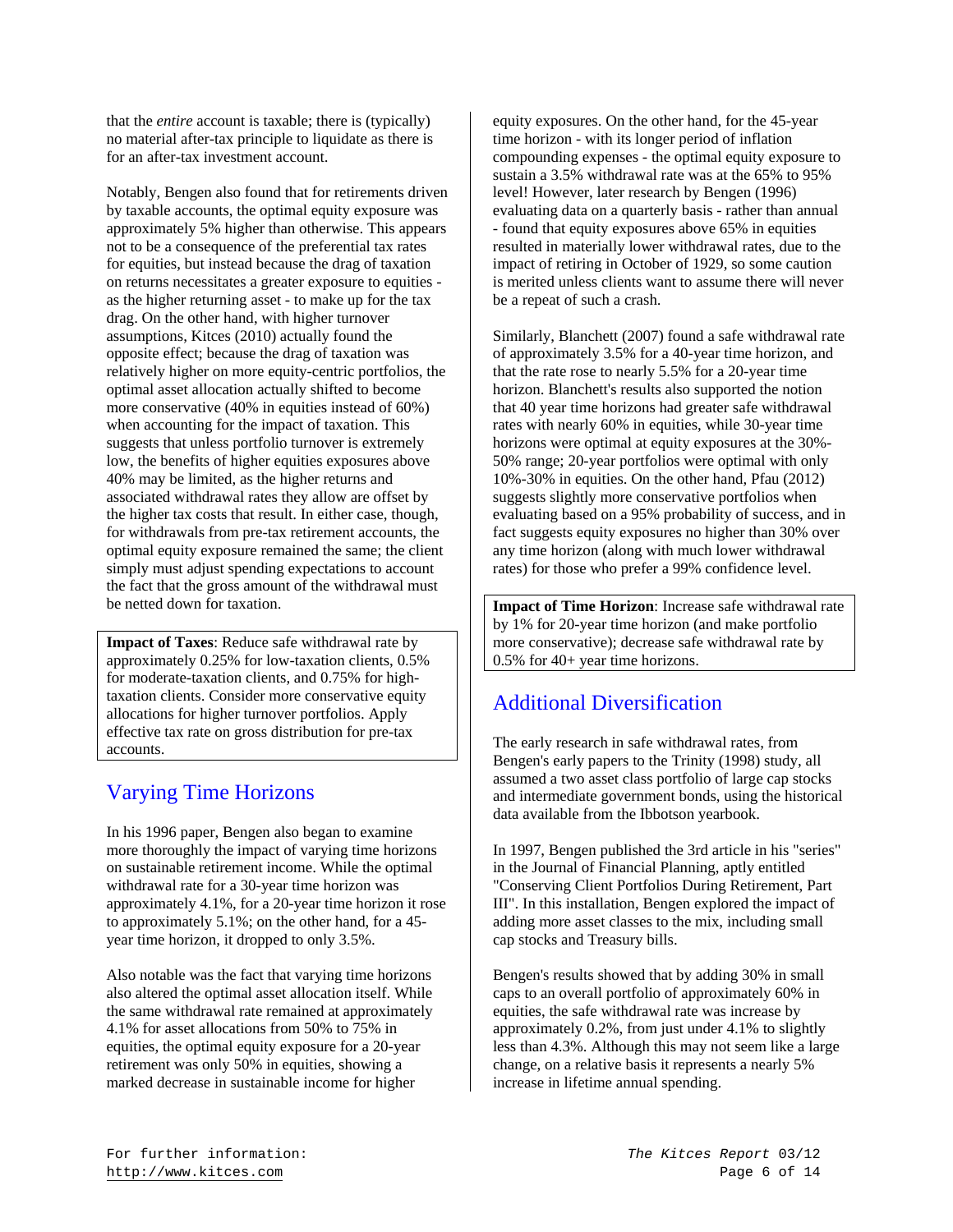Cooley, Hubbard, and Walz (2003) examined the effect of adding international diversification to the safe withdrawal rate. Somewhat surprisingly, they found only an extremely minimal benefit to including international diversification, with an improvement in probabilities of success of only a few percentage points (e.g., adding international exposure increased the probability of success for a 4% withdrawal rate from 95% to 96%). A similar result was found by Ervin, Filer, and Smolira (2005), who actually noted that extreme exposures to international stocks actually led to a decline in safe withdrawal rates. Nonetheless, Cooley et. al. suggest that some moderate amount of exposure to international stocks is merited, especially for longer time horizons, simply predicated on the existing finance research regarding the benefits of international diversification, even though their results suggest a general inability of global markets to substantively defend the US investor against US domestic bear markets. On the other hand, Kizer (2005) found a slightly greater benefit from international diversification (although it was still relatively moderate), and suggested the results validated inclusion of international diversification.

Cassaday (2006) evaluated the impact of a significantly more diversified portfolio, including not just large and small cap domestic stocks and an international component, but also REITs and commodities. Although his research was limited by the fact that he assumed a static 3% inflation rate, and only tested returns since 1972 (when notably, the historical "worst case" scenarios were tied to starting dates around the Great Depression or the mid-to-late 1960s), he nonetheless found sustainable withdrawal

rates as high as 7%. Although testing through tougher time periods (e.g., a deflationary environment) and adjusting spending for actual inflation would have almost certainly moderated this result, the Cassaday research still supports the notion that greater diversification may be supportive of higher withdrawal rates, especially the inclusion of commodities and real estate in the midst of inflationary environments.

Regarding the fixed income portion of the portfolio,

Kizer (2005) suggested that international bond exposure may assist in overall sustainable retirement income, although he did not quantify the effect separate from the benefits of international equity diversification. Bengen (1997) found that adding Treasury bills to the fixed income portfolio generally reduces success due to lower returns, especially for more conservative portfolios, although the impact of 10% in such cash equivalents is virtually negligible and may help to facilitate spending distributions.

**Diversification Benefits**: Increase safe withdrawal rate by 0.5% to 1.0% for significant multi-asset class diversification. Notably, though, the exact value of diversification is still largely theoretical, as there is limited history to effectively test the benefits of particular asset classes, and some diversification benefits may be duplicative and/or diminishing (e.g., adding the 5th equity-oriented asset class may have limited additional diversification value after the first 4).

# Ongoing Spending Changes & Decisions Rules

In a 4th paper in his series published in 2001, Bengen explored the implications for safe withdrawal rates assuming a retiree adjusts spending downwards in later retirement years, rather than simply maintaining the exact same inflation-adjusted spending for life.

For instance, what happens if retirees adjust their spending for inflation up to age 75, inflation minus 4% (e.g., if inflation was 3%, the retiree's expenses are adjusted by -1%) from age 75 to 85 (as their lifestyle

## **Out and About**

**- Michael will be speaking on "Rethinking Risk Tolerance" and "Understanding Tactical Asset Allocation" for FPA Minnesota on April 17th**

**- Michael will be presenting on "Tax Planning Developments and Opportunities" and "Modern Portfolio Theory 2.0" for the NAPFA DC Study Group on April 27th**

**- Michael will be also be presenting on "The Future of Financial Planning in the Digital Age" for FPA Retreat on May 7th** 

**Interested in booking Michael for your own conference or live training event? Contact him directly at**  *speaking@kitces.com***, or see his list of available presentations at www.kitces.com/presentations.php.** 

and activity slows down), and then inflation minus 2% from age 85 onwards (as some discretionary expenses have been fully eliminated at that point). By the end of the path, the client with decreased spending in later years is spending about 45% less than the traditional inflationadjustments-for-life client. And as a result, the client's safe withdrawal rate climbs from 4.1% to nearly 4.8%, an increase in the starting spending amount of almost 15%. On the other hand, it's notable that the starting spending increases "only" by 15%, even though final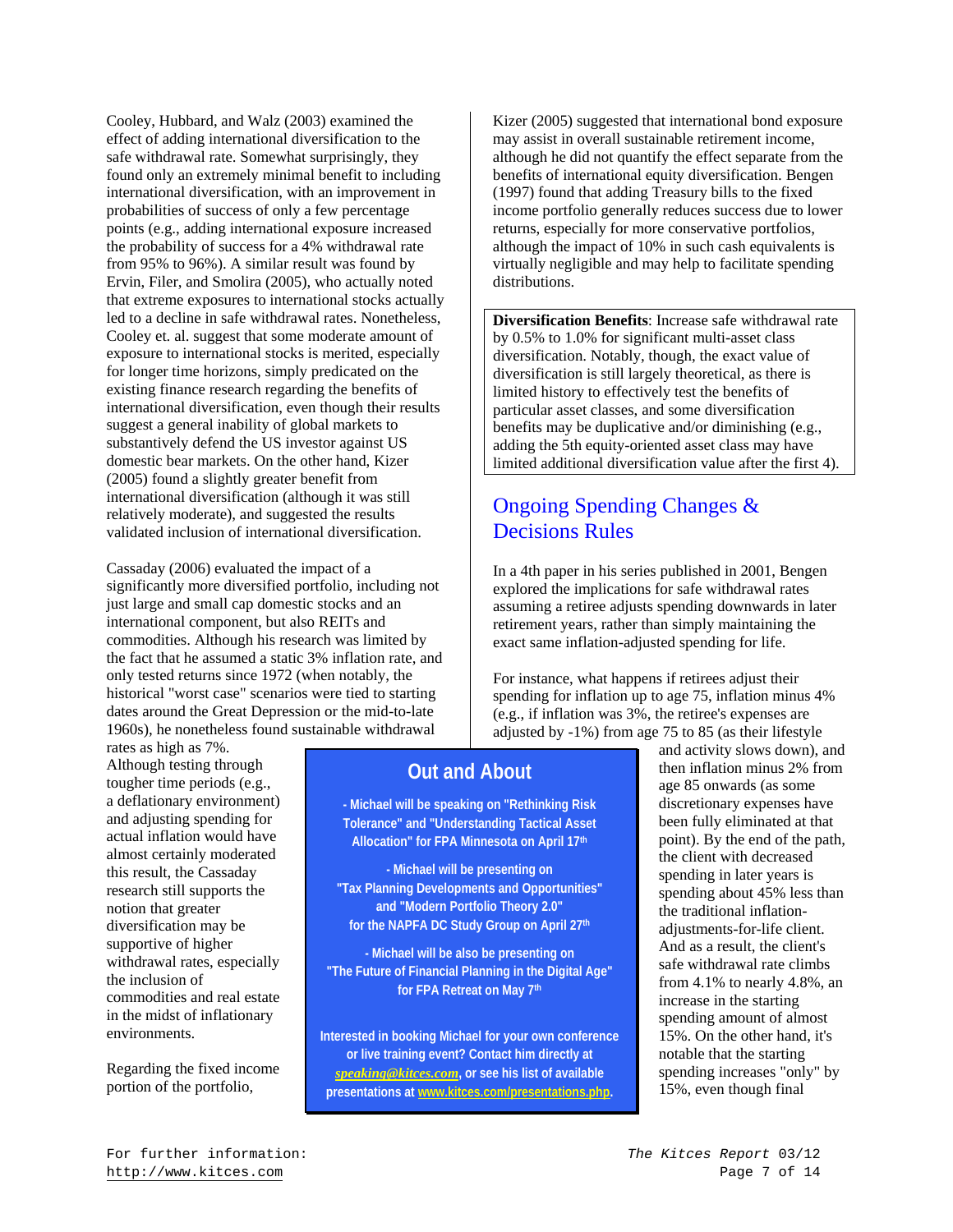spending in nominal dollars is almost 45% lower by the end; this disparity occurs because the retirement longevity overall is still disproportionately impacted by withdrawals in the first half of retirement, where spending is still increasing in the same manner.

Bengen's 2001 research also explored the implications of a more dynamic strategy to adjust withdrawals based on actual portfolio performance. Noting that simply recalculating withdrawals at the start of each year would produce untenable spending volatility, Bengen suggested a method where withdrawals increase during bull markets, but not more than 25% above the real value of the first year's withdrawal, and can decline during a bear market, but not more than 10% below the real value of the initial withdrawal. Following such a dynamic spending methodology, Bengen found that the portfolio could sustain a withdrawal rate of nearly 4.6%, more than 10% higher than the baseline 4.1% safe withdrawal rate.

An extension of Bengen's ongoing adjustments approach was explored by Guyton in 2004 (and a follow-up paper by Guyton and Klinger in 2006). Using both a historical analysis of a retiree on the cusp of the 1973-74 bear market (in the 2004 paper) and then a Monte Carlo analysis with a wider range of historical data (the 2006 paper), the analysis evaluated how a series of "decision rules" could improve safe withdrawal rates. The decision rules, determined up front, would dictate how client spending would change from year to year. The baseline was still a portfolio where withdrawals would increase annually for inflation; however, the decision rules capped inflation increases at 6%, and eliminated any inflation increase if the prior year's total return on the portfolio was negative (roughly analogous to a worker not receiving a CPI adjustment to salary when the company isn't profitable for the year). More significantly, Guyton also included what he called a "Capital Preservation Rule" and a "Prosperity Rule" that would increase or decrease current spending by 10% in nominal dollars if the current withdrawal rate (based on spending and the portfolio at that time) deviated by more than 20% from the original spending path in the first 15 years. Thus, for example, if the initial withdrawal rate was 4%, then the adjustment thresholds would be  $3.2\%$  and  $4.8\%$  ( $+/-$  0.8%, which is 20% of 4%); accordingly, if after 5 years the client's spending was up to \$50,000/year with inflation but the portfolio had dropped down to \$950,000 - a current withdrawal rate of 5.26% - the client's spending would hit the upper "guardrail" and be cut by 10% from \$50,000 down to \$45,000 to get it back on track again.

Following the decision rules approach, Guyton found that over a 30-year time horizon, the portfolio could sustain a safe withdrawal rate of 5.2% using all of the rules and a simple 65/25/10 allocation of equities/fixed/cash at a 99% probability of success; the associated spending pattern ultimately added up to 102% of the client's purchasing power compared to the baseline scenario (due to the prosperity rule eventually ratcheting up spending over time, even if the spending was initially cut due to a bear market scenario). Notably, a 5.2% withdrawal rate was also sustainable over a 40-year time horizon as well. In follow-up research by Klinger (2007), it was observed that applying the capital preservation rule with larger potential cuts actually allowed for higher withdrawal rates - ostensibly because the portfolio was more responsive in making significant adjustments in the face of significant downward market volatility.

Overall, Guyton and Klinger's works found that clients who were willing to cut spending in difficult markets, and constrain spending (by forgoing inflation adjustments) in flat markets, were ultimately able to achieve comparable lifetime spending, but at a starting level that was more than 20% higher. In fact, it is notable that it would take a combination of several cuts and/or freezes just to drop the higher initial spending levels down to the original 4.1% withdrawal rate, although on average Guyton's rules did in fact apply 2 cuts and 6 spending freezes (ultimately made up by an average of 7 prosperity rule increases).

A later extension of this framework was done by Frank, Mitchell, and Blanchett (2011), who suggested that a more effective approach for "guardrails" might be to set a probability-of-failure threshold; for instance, if the current plan entails a probability of failure in excess of 30%, spending must be adjusted downwards. The advantage of this approach is that a probability of failure automatically adapts to the client's remaining time horizon and current withdrawal rate - an important distinction, as the withdrawal rate would naturally be expected to rise simply due to the shortening time horizon as the client ages. This approach allows for a distinction between a rising withdrawal rate due to age, versus a rising withdrawal rate due to rising risk of asset depletion that requires adjustment.

**Ongoing Spending Changes**: Increase safe withdrawal rate by 0.5% for clients who can make modest spending changes in bear markets and/or who plan to decrease spending in later years; increase safe withdrawal rate by 1.0% for clients who can make more substantive (e.g., 10%+) spending cuts in bear markets and/or who plan more significant cuts in later years.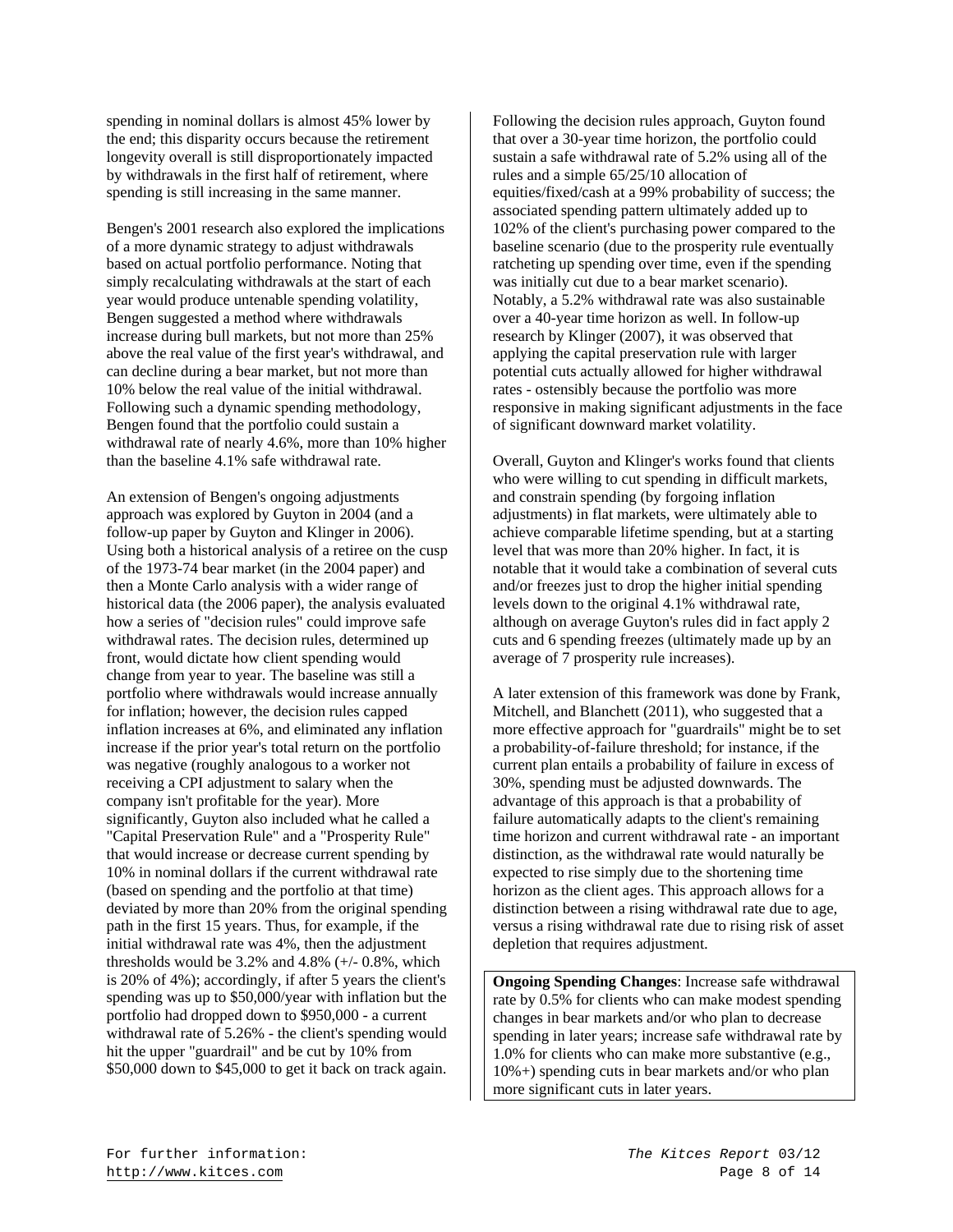## Impact of Risk Tolerance

In Bengen's original research, the goal was to find a withdrawal rate that was so low, it survived any disaster scenario found in US economic history; in other words, the withdrawal rate that had a 100% probability of success (i.e., one that survived 100% of available historical scenarios). Subsequent studies that reproduced Bengen's work on a Monte Carlo basis affirmed that the probability of success likely isn't 100% - after all, it's always at least *possible* to have a market or economic disaster in the future that was worse than anything found in history - but that a starting withdrawal rate of 4% to 4.5% was still 'extremely safe' as a starting point.

However, as noted in Kitces (2012), the reality is that a probability of failure typically doesn't represent the likelihood of a total failure of the plan, but merely the likelihood that the client will have to make some adjustments along the way to get back on track or extend the time horizon for a spenddown. The greater the likelihood of "failure," the more likely it is that an adjustment may need to happen, and the more severe the potential adjustment could be.

Accordingly, it stands to reason that clients who are more willing to make adjustments if necessary, and/or are more tolerant of the risk that adjustments could be required, might consider choosing a higher withdrawal rate than the one that is safest with a minimal/negligible probability of "failure." To some extent, this was already shown in the research by Guyton (2004) and others about the impact that planned spending adjustments can have on the initial withdrawal rate. The difference, though, is that Guyton focused on the rules necessary to determine the adjustments, not the client's tolerance for the risk of adjustments themselves.

A more recent approach to attempt to evaluate the trade-offs of higher withdrawal rates in exchange for accepting higher probabilities of failure was done by Spitzer, Strieter, and Singh (2007), who showed that investors willing to accept a 25% probability of failure/adjustment could consider withdrawal rates as high as 5.5% - 6%, supported by a greater allocation to equities. Similarly, Cooley, Hubbard, and Walz (2007) suggested safe withdrawal rates above 5% for those with fairly aggressive equity exposure (e.g., 75% of the portfolio) willing to accept a 25% probability of failure.

A further extension of this approach is to try to quantify how clients make financial decisions based on their tolerances and willingness for trade-offs using economic utility functions. For instance, Tomlinson (2012) showed how a utility function and the client's loss aversion might alter a retirement income strategy between equity, bonds, and a lifetime annuity. Finke, Pfau, and Williams (2012) further extended a utility framework to show that clients who have higher risk tolerance and are therefore assumed to be more flexible regarding spending might deliberately choose materially higher withdrawal rates, leading to a safe withdrawal rate as high as 7%, along with greater equity exposure.

The fundamental point is that clients who have greater tolerance for risk potentially do not need to identify planning strategies that reduce the risk of failure to near-zero negligible levels, especially as more risktolerant clients may be more willing to make spending and lifestyle changes to accommodate an unfavorable sequence, should one occur.

**Impact of Risk Tolerance**: Increase safe withdrawal rate increase of 0.5% to 1.0% for clients with significant tolerance for risk and willingness to make spending changes. Consider higher adjustments for very risktolerant clients with significant spending flexibility.

#### Impact of Market Valuation

One significant challenge of the existing safe withdrawal rate research is that the application of the 4% rule is surprisingly sensitive to client's starting account balance on the date of retirement. This was dubbed by Kitces (2008) as "the timing paradox" and was expressed as follows:

*Imagine two clients, the Retirenows and the Notquiteyets, who both have a \$1,000,000 portfolio available for retirement. The Retirenows begin retirement immediately, and use an initial withdrawal rate of 4.5% to produce \$45,000/year of real spending (increasing each future year for inflation). The Notquiteyets, on the other hand, decide that they wish to work for one more year, and plan to retire next year instead.* 

*Over the ensuing year, a bear market emerges, and at the end of the year both portfolios have experienced 15% market declines. The Notquiteyets, now ready to retire, can safely spend \$38,250 (which is 4.5% of their now-\$850,000 portfolio) adjusted each year for inflation. In the meantime, with a 3% inflation adjustment on their original safe withdrawal amount, the Retirenows are informed that they can safely spend \$46,350.*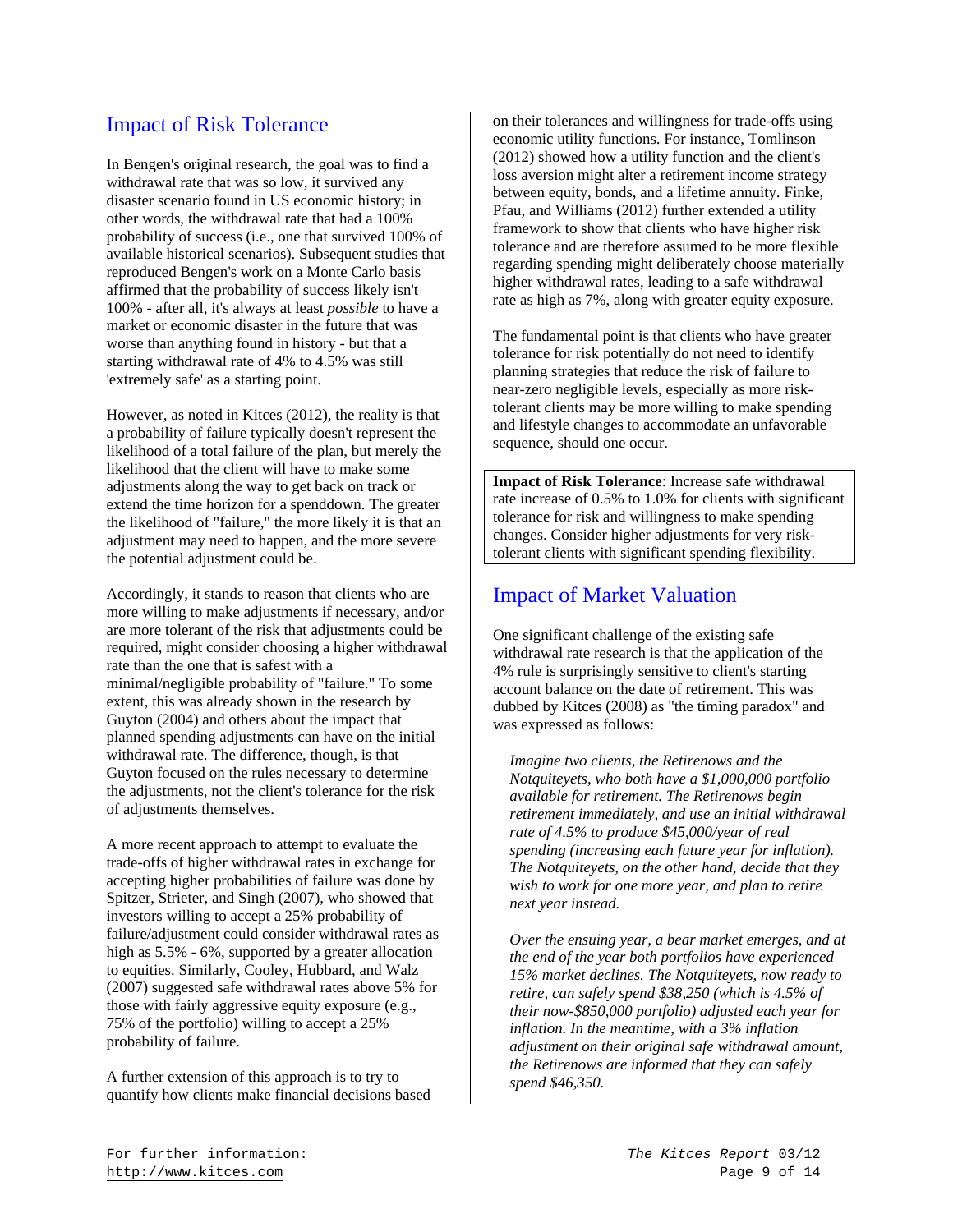*A strange paradox had emerged. At the beginning of year 1, the Retirenows and the Notquiteyets both had \$1,000,000. Both experienced the same investment returns. Yet by applying the same methodology, the Notquiteyets were informed that they can safely spend only \$38,250/year for life (adjusted for inflation), while the Retirenows can safely spend \$46,350/year for life (inflationadjusted from that year forward)! The Retirenows are able to safely spend almost 21% more than the Notquiteyets, despite the identical investment results. And in fact, the disparity is even more shocking; because the Retirenows also spent money in the first year, the reality is that not only is their safe spending in year 2 a whopping 21% higher than the Notquiteyets, but their portfolio value is actually lower. After all, the Retirenows didn't just experience the market decline; they also took a first year spending withdrawal!* 

The Kitces solution to this timing paradox was that clients who retire after a bear market should be eligible for a higher withdrawal rate (albeit on a lower account balance) than those who retire before a market decline, because of the change in market valuation.

Using a base safe withdrawal rate of 4.5%, Kitces found that such withdrawal rates are actually only necessary when market valuation - as measured by Shiller's P/E10 ratio - is in the upper quintile of its historical range, which corresponds to a P/E10 greater than 20. If the P/E10 is less than 20, then the safe withdrawal rate becomes at least 5.0%. If P/E10 ratios decline to a level below 12 - associated with the bottom quintile of historical valuation levels - the safe withdrawal rate rises to 5.5%, with a significant likelihood of future spending increases.

Kitces' withdrawal rate paradox was further explored by Pfau (2011a), who expanded the framework (and predictive value) to analyze dividend yields and nominal Treasury bond yields, in addition to P/E10 ratios (or actually the reciprocal E10/P as a measure of earnings yield, which Pfau called EY10). Pfau's model generally affirmed the fluctuations in the safe withdrawal rate, which correctly anticipated the low withdrawal rates that followed the middle of the first decade of the 1900s, the late 1920s, and the mid 1960s. The Pfau model also suggested that indeed, many environments are capable of supporting higher withdrawal rates than the current 4% rule. On the other hand, Pfau's research also noted that the current environment may require withdrawal rates as low as 2%, due to the unique combination of low interest rates, low dividend yields, *and* high valuation levels

present over much of the past decade (due in no small part to how excessive P/E10 ratios became in the late 1990s, even relative to historical bubbles). In a followup article, Pfau (2011b) also noted that because favorable (unfavorable) retirement time periods are often the result of unfavorable (favorable) preretirement periods that precede them, the overall stability of required retirement saving and accumulation may actually be less uncertain than commonly believed.

A further analysis by Kitces (2009), explored the impact of changing not only safe withdrawal rate recommendations based on market valuation, but also changing the asset allocation itself. For instance, Kitces tested a scenario where the retiree's starting portfolio was 60/40, but the allocation was increased to 80/20 in favorable valuation environments, and reduced to 40/60 at unfavorable valuation levels. The results revealed an increase of safe withdrawal rates by approximately 0.2%, across all starting valuation ranges, by engaging in the more dynamic allocation strategies, even if returns themselves were not increased. A subsequent paper by Solow, Kitces, and Locatelli (2011) showed that a more strictly implemented tactical asset allocation strategy (i.e., only trading selectively at market valuation extremes) can yield both absolute and riskadjusted return enhancements as well.

**Impact of Market Valuation**: Increase safe withdrawal rate by 0.5% in moderate/average valuation environments, and 1.0% in favorable valuation environments. Add 0.2% to safe withdrawal rate for portfolios that will tactically reduce exposure in high valuation environments and increase equities at favorable valuations. Consider reducing the safe withdrawal rate in extreme combinations of high valuation and low interest rate environments.

#### Use of Annuities

Another line of research in safe withdrawal rates, started by Ameriks, Veres, and Warshawsky in 2001, was to explore the impact of partially annuitizing a portion of the client's wealth in a single premium immediate annuity at the start of retirement.

Ameriks et. al. tested scenarios where the client, assumed to be a single male age 65, annuitized either 0%, 25%, or 50% of the portfolio, at then-current annuitization rates. The results indicated a moderate but material reduction in the probability of failure for a 4.5% withdrawal rate by supplementing with an annuity, with a greater benefit for annuitizing more of the portfolio.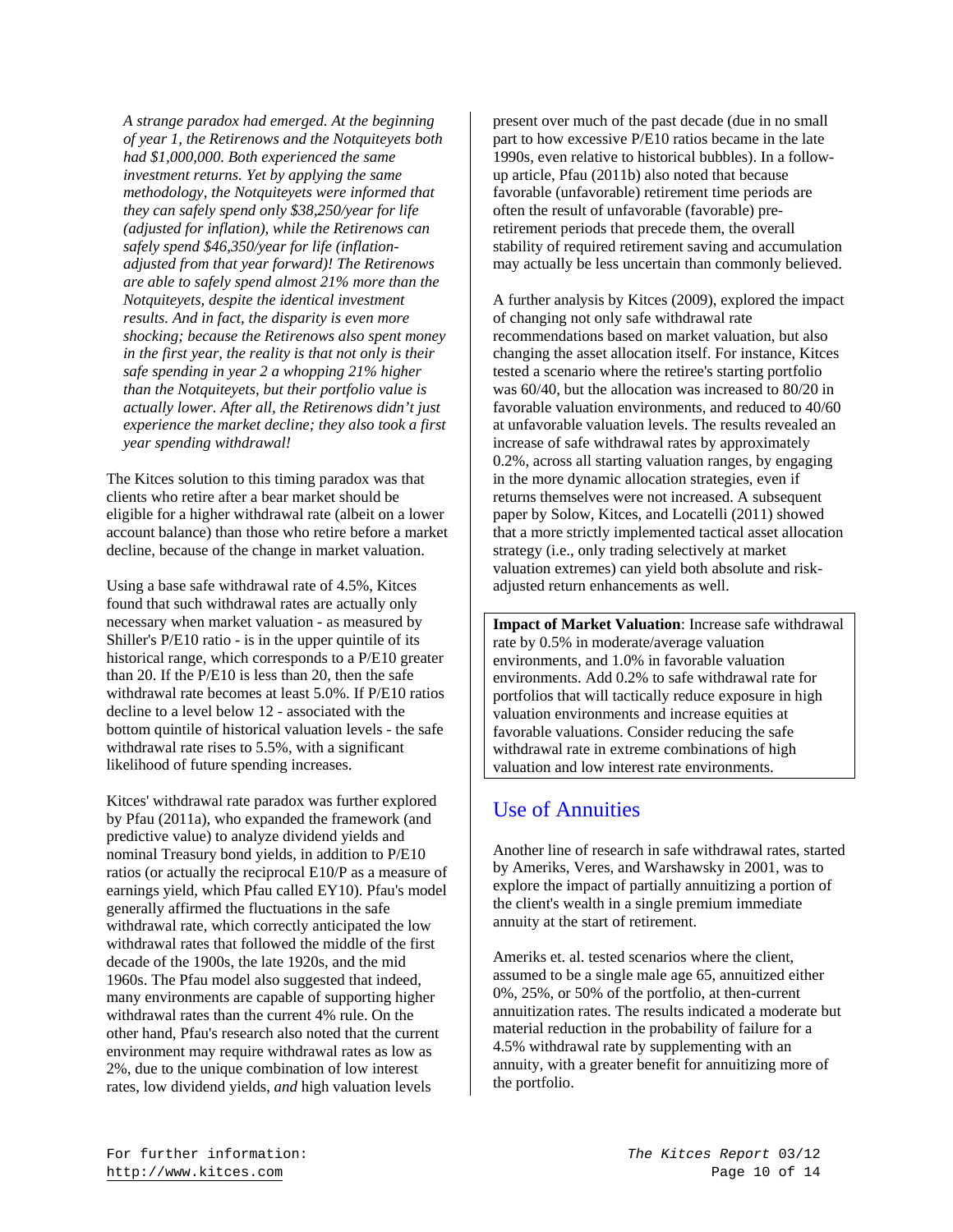Unfortunately, though, when Ameriks et. al. performed their study, it was suggested that the annuitization rates used would likely be reasonable and sustainable. However, in reality over the decade that has followed, immediate annuitization rates have dropped significantly. The research assumes that the annual payment stream a 65-year-old male could generate would be equal to approximately 9% of the starting portfolio (not adjusting for inflation); in today's marketplace, though, the amount is barely 7%, which may create a material diminishment to the effectiveness of the annuity as the client would be required to rely much earlier on material withdrawals from the portfolio. On the other hand, Pfau (2011a) has suggested that at today's low interest rates, especially when combined with high valuations, even the 4% safe withdrawal rate may not be a safe baseline.

Regarding annuities, it is unclear whether a portion of the Ameriks et. al. effect may simply be due to the systematic liquidation of a "fixed" portion of the portfolio first and an associated upwards glide path in implied equity exposure.

Research by Pfau (2011c) has also explored whether current variable annuity living benefit riders may enhance safe withdrawal rates. Pfau generally found that due to the expenses of such guarantees, and the lack of inflation adjustments to the benefits, the GLWB guarantee may prevent clients from running out of money entirely, but does not necessarily increase the sustainable withdrawal rate in the first place.

**Use of Annuities**: Uncertain benefit to partial annuitization in current rate environment; annuitization clearly prevents total loss of income, but may not necessarily lead to a higher initial withdrawal rate. However, there is little evidence to suggest a lower withdrawal rate, either, as long as the annuity contract is reasonably priced.

# Leaving a Legacy

The traditional safe withdrawal rate research is predicated on the idea that in the worst case scenario, the assets will last for exactly the targeted time horizon and no more, with the final dollars extinguished in the final year. However, in practice some clients may have legacy goals, and wish to leave assets to the next generation.

Bengen (2006) showed that a goal of leaving 100% of the desired principal at the end of a 30-year time horizon reduces the safe withdrawal rate by just under 0.2%. Although this number may seem surprisingly low to some, bear in mind that relative to a safe withdrawal rate of approximately 4%, this represents a spending cut of nearly 5% of the starting amount, per year, for life (where  $0.2\%$  /  $4\% = 5\%$ ).

In some cases, planners may wish to make a 'legacy' adjustment not merely to accomplish a legacy goal, but simply to increase the likelihood of having an amount of wealth remaining at the end of the time horizon, in case the client lives longer than expected. On the other hand, it's important to note that the safe withdrawal rate merely stipulates no expected legacy in the *worst case* scenario; even Bengen's original research showed that while there is no wealth left remaining in the most adverse scenarios, in a whopping 96% of the cases the client's *entire* starting principal remains!

**Leaving a Legacy (Or Hedging Against Longevity)**: Reduce safe withdrawal rate by 0.2% (further adjusted up or down for larger or smaller legacies)

# Bringing It All Together

So how does a planner integrate all of these various segments of the safe withdrawal rate on behalf of a client?

Bengen (2006) suggested viewing the issue as a "layer cake" that starts with a base withdrawal rate that is subsequently adjusted up or down, based on the particular layers that are relevant to the client's situation.

For instance, assume a conservative client starts with a safe withdrawal rate of 4.0%. The client pays total fees of 1.2%, reducing the safe withdrawal rate to approximately 3.6%. The client also faces a moderate tax rate of 15% on capital gains and 25% on ordinary income, which reduces the safe withdrawal rate by another 0.5%, down to 3.1%. (*Editor's Note: As discussed earlier, this ultimately assumes the investment accounts are taxable accounts. If they are pre-tax retirement accounts, the 25% ordinary income tax rate would be applied directly to the gross withdrawal to determine a net spendable amount.*)

However, the client couple is already in their late 60s, and decides that a 25-year time horizon is sufficient, increasing the safe withdrawal rate by 0.5%. In addition, their portfolio is extremely well diversified across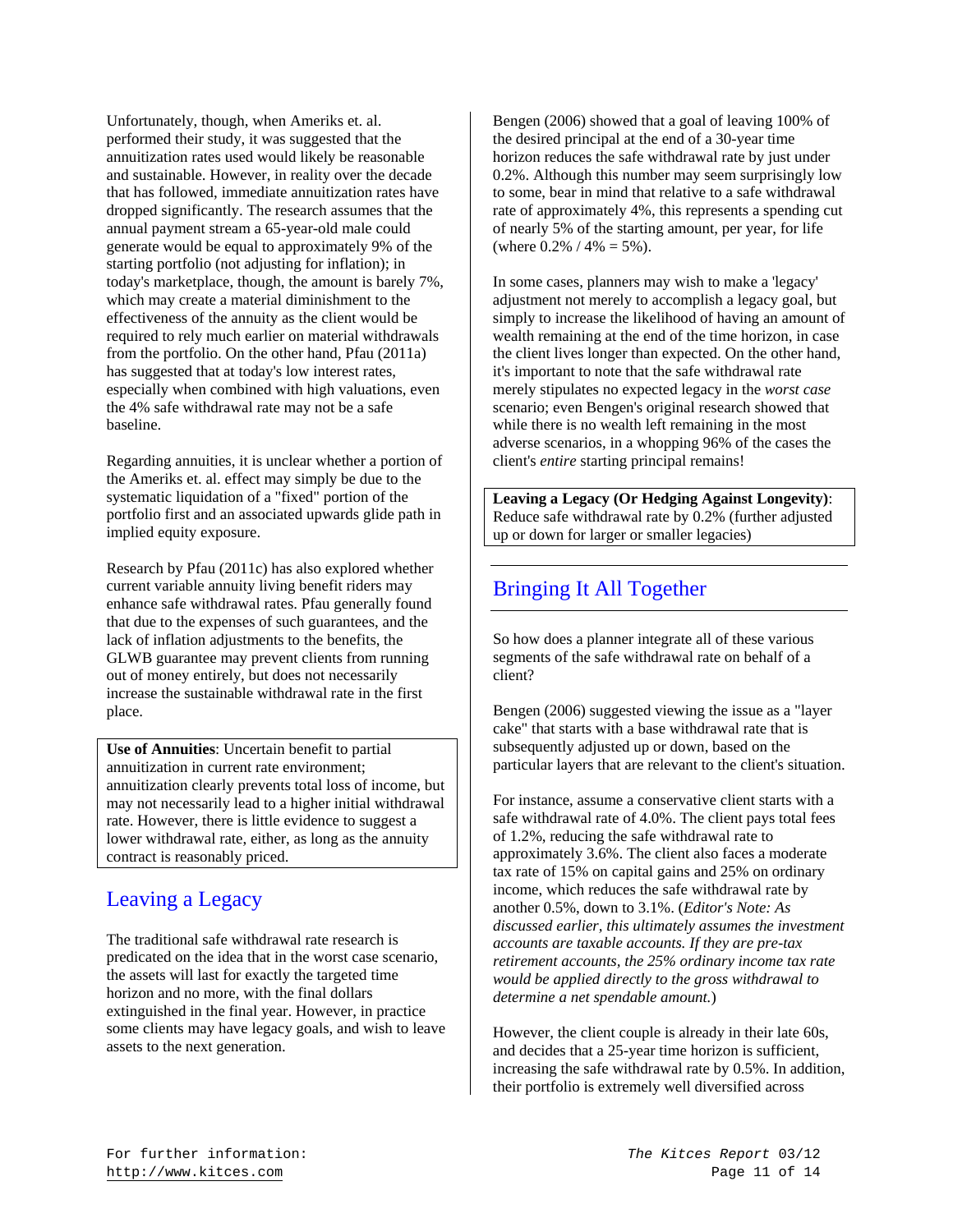multiple asset classes, further pushing their safe withdrawal rate 0.75% higher, to a total of 4.35%.

The couple also has moderate flexibility for making spending cuts, as they are willing to cut travel and some other expenses for a few years if markets are difficult. This spending flexibility increases their safe withdrawal rate by another 0.5%, up to 4.85%. However, given their conservative nature, the couple still prefers an extremely high probability of success and to minimize the risk of spending cuts, so they do not want to increase their safe withdrawal rate further based on their risk tolerance.

In addition, the environment the clients are retiring in would be one characterized by fairly average longterm valuation levels, which increases their safe withdrawal rate by 0.5%. Furthermore, they are more concerned about preserving their assets than being exposed to maximal growth, and are willing to adjust their asset allocation tactically to reduce equity exposure if valuations rise excessively, increasing their safe withdrawal rate by an additional 0.2%. This brings their total safe withdrawal rate up to 5.55%.

Given their conservative nature, though, the clients ultimately decide that they would like to hedge against longevity by reducing their spending to increase the likelihood of a legacy to be available for long life (or "at worst" to leave to their children, reducing their safe withdrawal rate by 0.25% to 5.3%.

Thus, as a result of the various safe withdrawal rate adjustments available with the framework, the client's safe withdrawal rate would be 5.3% of their current assets, with that dollar amount adjusted annually for inflation in future years, as shown below.

| <b>Base Withdrawal Rate</b>           | $4.0\%$  |
|---------------------------------------|----------|
| <b>Negative Adjustments</b>           |          |
| 1.2% Fees                             | $-0.4\%$ |
| Moderate Taxes                        | $-0.5\%$ |
| Legacy/Longevity Hedge                | $-0.25%$ |
|                                       |          |
| <b>Positive Adjustments</b>           |          |
| 25-year Time Horizon                  | 0.5%     |
| Significant Diversification           | 0.75%    |
| Some Spending Flexibility             | $0.5\%$  |
| <b>Moderate Valuation Environment</b> | 0.5%     |
| Tactical Asset Allocation             | 0.2%     |
| <b>Final Withdrawal Rate</b>          | 5.3%     |

More generally, the process of applying safe withdrawal rate adjustments and "baking the layer cake" as Bengen put it, might be applied as follows:

| <b>Base Withdrawal Rate</b>      | $4.0\% - 4.5\%$        |
|----------------------------------|------------------------|
| <b>Adjustments</b>               |                        |
| Fees/Alpha                       | $-1\%$ to $1\%$        |
| Taxes                            | $-0.25\%$ to $-0.75\%$ |
| Legacy/Longevity Hedge           | 0% to -0.4%            |
| Time Horizon                     | $-0.5\%$ to 1\%        |
| Diversification                  | $0.5\%$ to 1\%         |
| Spending Flexibility             | 0% to 1%               |
| Risk Tolerance                   | $0\%$ to $1\%$         |
| <b>Valuation Environment</b>     | 0% to 1%               |
| <b>Tactical Asset Allocation</b> | 0\% to $0.2\%$         |
|                                  | Sum Total of           |
| <b>Final Withdrawal Rate</b>     | Adjustments            |

#### **Caveats**

Although the "layer cake" approach of safe withdrawal rates does allow for planners to adapt a safe withdrawal rate to a client's specific circumstances, there are several important caveats to be aware of.

The first and most significant is that many of the factors discussed here were evaluated in separate research studies, and it is not necessarily clear whether they are precisely additive. For instance, as noted in the section on diversification, while small caps, international stocks, and other asset classes may all provide some diversification benefit, there may be some duplicative benefits as well (e.g., adding international stocks may be less of a diversification benefit if small cap stocks were already added). In theory, this may be true for other factors as well; for instance, the impact of taxes may change with certain tactical asset allocation strategies that reduce volatility; the consequences of an altered time horizon may be a moot point if the portfolio generates alpha, or is exacerbated by fees and taxes. In addition, some factors may simply have less impact because of others; for instance, the diversification effect may be less relevant for 20-year time horizons that have less exposure to non-fixed investments in the first place, and tactical asset allocation shifts may be less relevant as well (on the other hand, both factors may be more relevant at 40-year time horizons!). These 'interaction effects' have still only received limited study thus far, but generally suggest some caution about clients trying to stack too many additive effects on top of each other.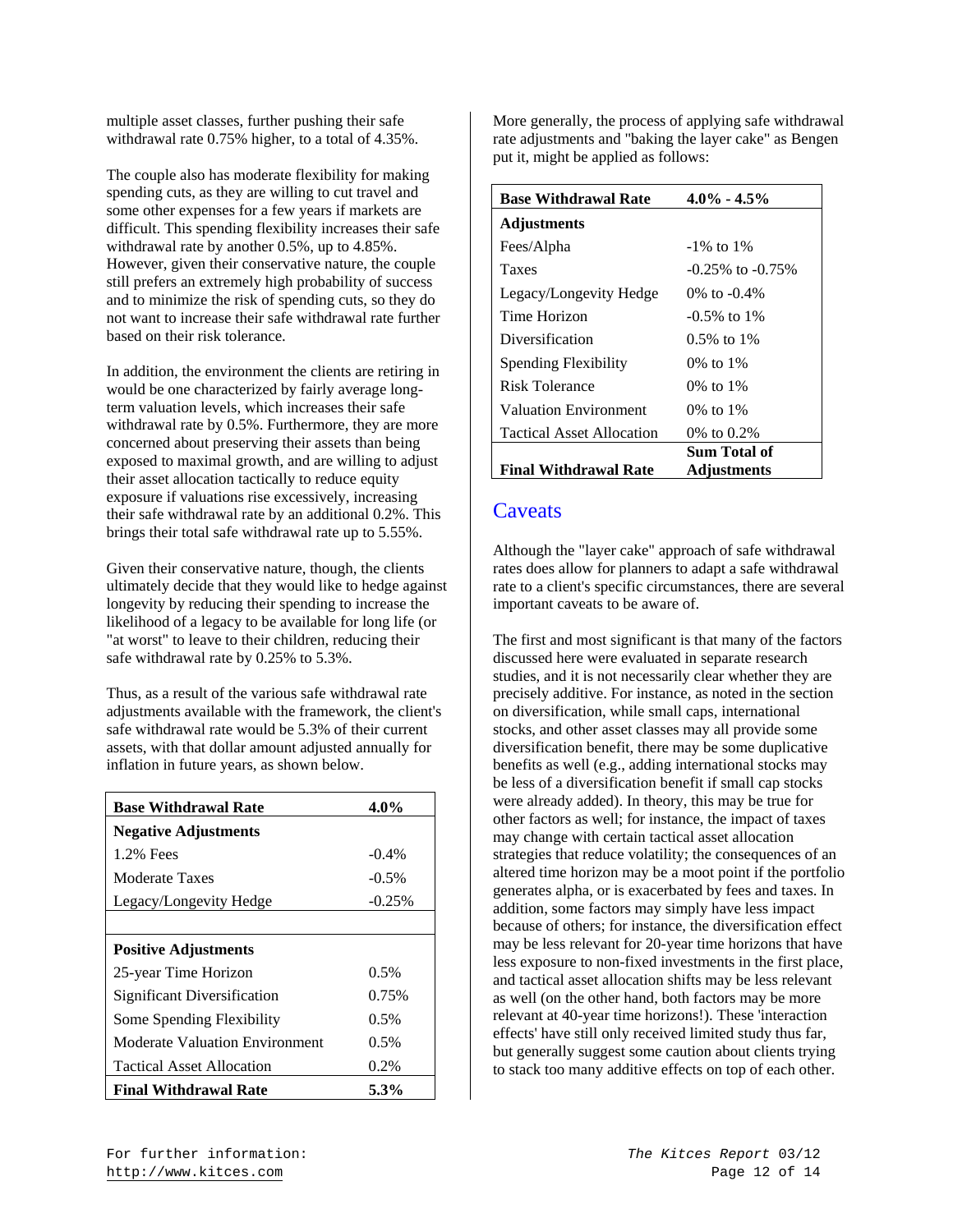In addition, it is also still possible that some factors have not yet been tested or cannot be clearly applied, such as the impact of more dramatic planned spending adjustments, or the consequences of extreme valuation environments or economic catastrophes not modeled anywhere in the historical data, or a clear conclusion on the impact of annuities.

And from a more generalized level, safe withdrawal rates are ultimately still built on the assumption of a level spending amount that adjusts annually for inflation (except where explicitly flexible via spending adjustments). It still does not apply clearly in the case of significantly variable expenses or assets, such as a client retiring at age 55 who must take significant withdrawals for 10 years until Social Security and a pension begin, after which withdrawals are much more modest, and the portfolio is augmented with the sale of a second home in 20 years. Such scenarios must ultimately still be evaluated with other tools that can target more detailed and unique client scenarios, such as Monte Carlo analysis.

#### **Conclusion**

The safe withdrawal rate has come far over the past 20 years. What started as an initial framework to determine a spending level that would be "safe" because it survived all historical scenarios for a 30 year time horizon has expanded as subsequent researchers build upon the original research.

In practice, this makes the safe withdrawal rate somewhat more complex than Bengen's original formulation. On the plus side, though, the very process of applying adjustment factors based on the client's individual facts and circumstances allows for a generalized safe withdrawal rate framework to be applied to specific client scenarios, allowing any client to know not just "what is the safe withdrawal rate" but "what is the safe withdrawal rate for their goals in particular."

Ultimately, many planners will likely still supplement a safe withdrawal rate evaluation with an ever-moreclient-specific Monte Carlo analysis; however, once safe withdrawal rate factors are applied properly, the results may already be accurate enough to make further projections a moot point!

#### **What did you think?**

**Hopefully you found this latest issue of The Kitces Report to be of value to you. However, since it is produced for you, the reader, we would like to hear from you about how the style, format, and content of the newsletter could be further improved to make it more valuable for you.** 

> **Please let us know what you think by emailing us at feedback@kitces.com! Thanks in advance for sharing your thoughts!**

**The publisher of The Kitces Report takes great care to thoroughly research the information provided in this newsletter to ensure that it is accurate and current. Nonetheless, this newsletter is not intended to provide tax, legal, accounting, financial, or professional advice, and readers are advised to seek out qualified professionals that provide advice on these issues for specific client circumstances. In addition, the publisher cannot guarantee that the information in this newsletter has not been outdated or otherwise rendered incorrect by subsequent new research, legislation, or other changes in law or binding guidance. The publisher of The Kitces Report shall not have any liability or responsibility to any individual or entity with respect to losses or damages caused or alleged to be caused, directly or indirectly, by the information contained in this newsletter. In addition, any advice, articles, or commentary included in The Kitces Report do not constitute a tax opinion and are not intended or written to be used, nor can they be used, by any taxpayer for the purpose of avoiding penalties that may be imposed on the taxpayer.** 

#### **Bibliography**

Ameriks, John, Veres, Robert, & Warshawsky, Mark J. "Making Retirement Income Last a Lifetime". Journal of Financial Planning, December 2001.

Bierwirth, Larry. "Investing for Retirement: Using the Past to Model the Future". Journal of Financial Planning, January 1994

Bengen, William P. "Determining Withdrawal Rates Using Historical Data". Journal of Financial Planning, October 1994. Bengen, William P. "Asset Allocation for a Lifetime". Journal of Financial Planning, August 1996.